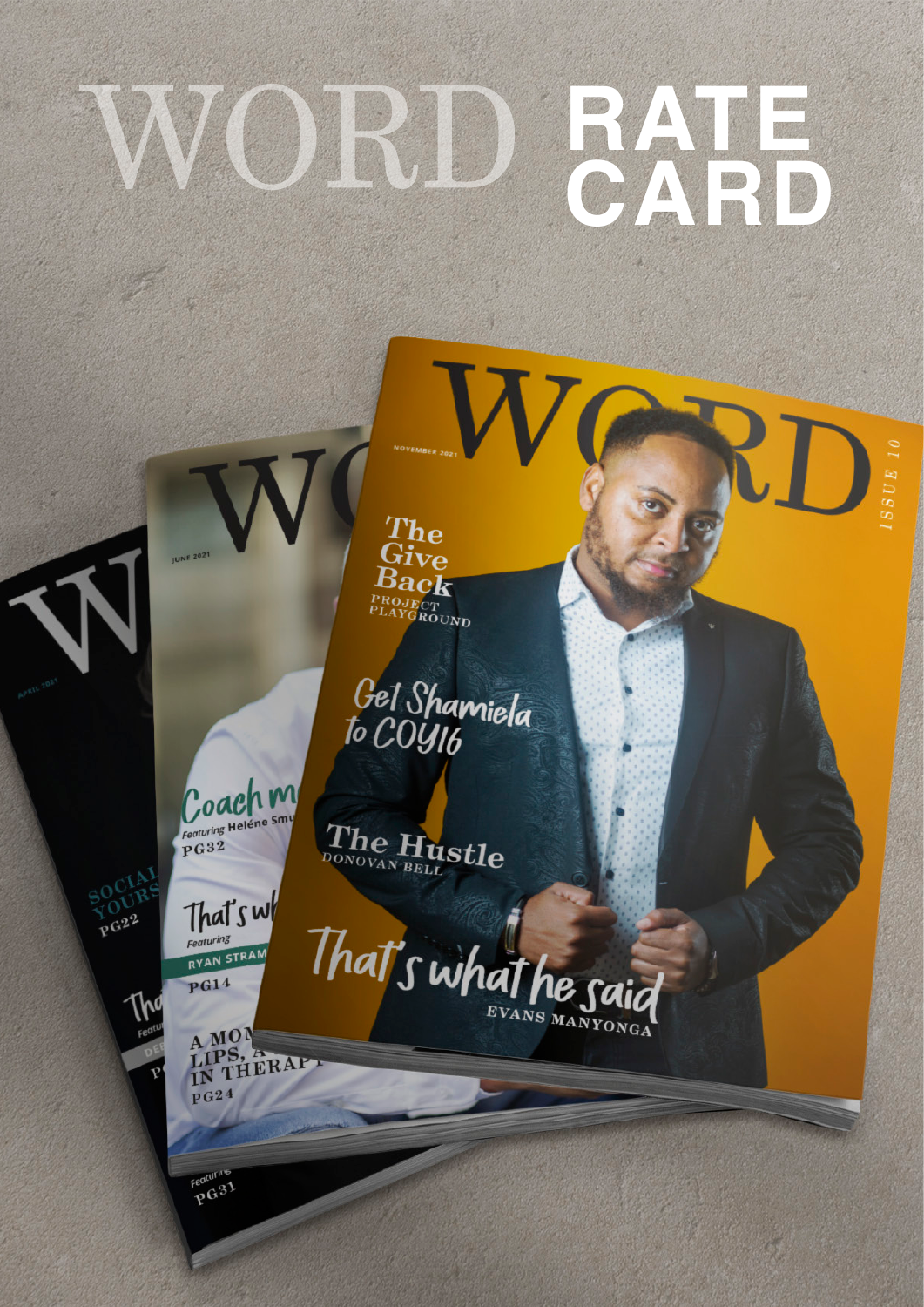# ORI. **WHO'S EYES WILL BE ON YOUR BRAND?**